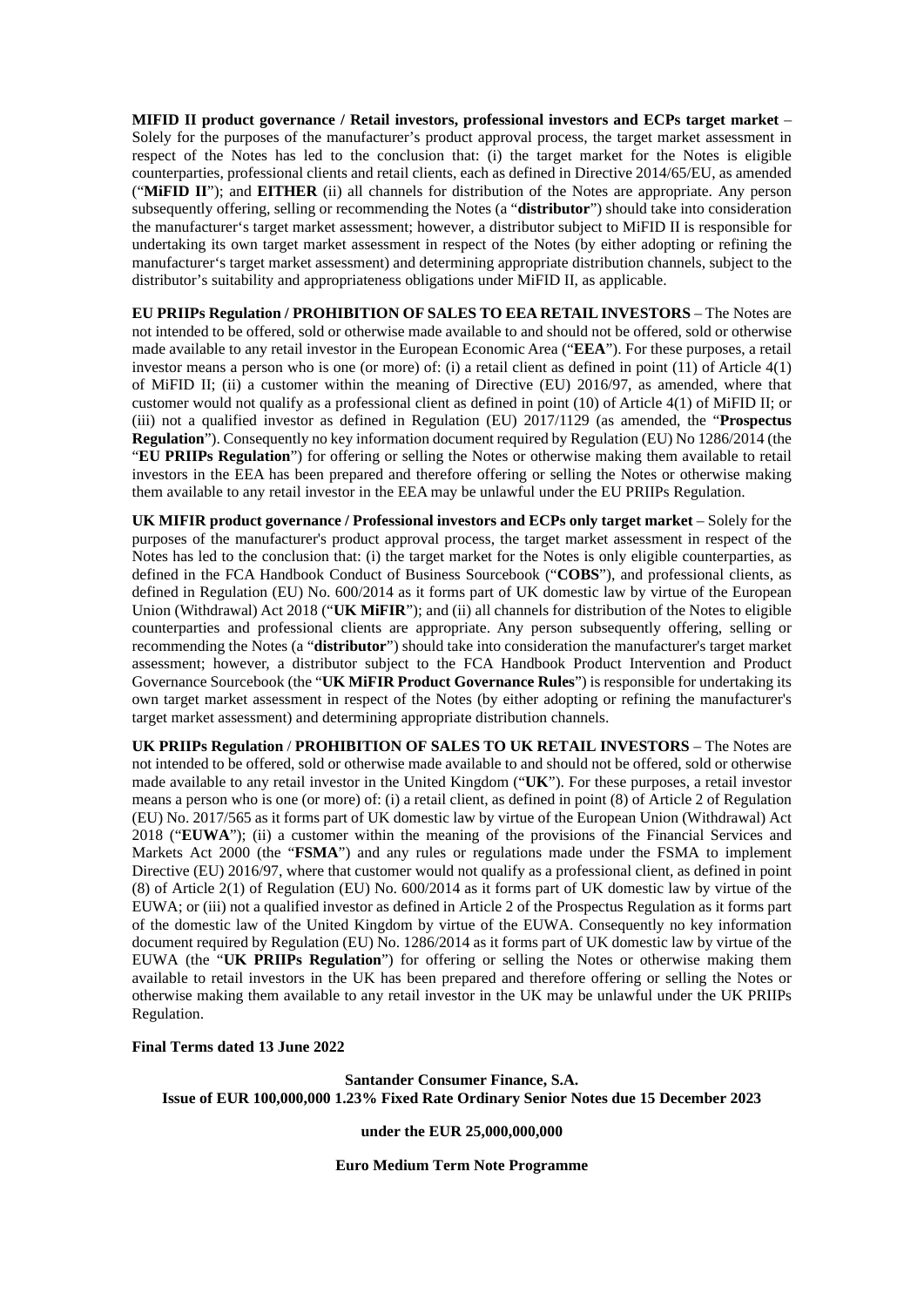### **PART A – CONTRACTUAL TERMS**

Terms used herein shall be deemed to be defined as such for the purposes of the Conditions (the "**Conditions**") set forth in the base prospectus dated 17 June 2021 and the supplement(s) to it dated 23 November 2021 and 8 April 2022 which together constitute a base prospectus (the "**Base Prospectus**") for the purposes of Regulation (EU) 2017/1129 of the European Parliament and of the Council of the EU of 14 June 2017, as amended (the Prospectus Regulation). This document constitutes the Final Terms of the Notes described herein for the purposes of the Prospectus Regulation and must be read in conjunction with the Base Prospectus in order to obtain all the relevant information.

Full information on the Issuer and the offer of the Notes is only available on the basis of the combination of these Final Terms and the Base Prospectus. The Base Prospectus is available for viewing at https://live.euronext.com/en/markets/dublin.

The expression "**Prospectus Regulation**" means Regulation (EU) 2017/1129 of the European Parliament and of the Council of the EU of 14 June 2017.

| 1.  | Issuer:                         |                                                                  | Santander Consumer Finance, S.A.                                                                                                                     |
|-----|---------------------------------|------------------------------------------------------------------|------------------------------------------------------------------------------------------------------------------------------------------------------|
| 2.  | (i)                             | Series Number:                                                   | 105                                                                                                                                                  |
|     | (ii)                            | Tranche Number:                                                  | $\mathbf{1}$                                                                                                                                         |
|     | (iii)                           | Date on which the Notes become<br>fungible:                      | Not Applicable.                                                                                                                                      |
| 3.  |                                 | Specified Currency or Currencies:                                | Euro ("EUR")                                                                                                                                         |
| 4.  |                                 | <b>Aggregate Principal Amount:</b>                               | EUR 100,000,000                                                                                                                                      |
|     | (i)                             | Series:                                                          | EUR 100,000,000                                                                                                                                      |
|     | (ii)                            | Tranche:                                                         | EUR 100,000,000                                                                                                                                      |
| 5.  | <b>Issue Price:</b>             |                                                                  | 99.97 % of the Aggregate Principal Amount                                                                                                            |
| 6.  | <b>Specified Denominations:</b> |                                                                  | EUR 100,000                                                                                                                                          |
| 7.  | <b>Calculation Amount:</b>      |                                                                  | EUR 100,000                                                                                                                                          |
| 8.  | (i)                             | <b>Issue Date:</b>                                               | 15 June 2022                                                                                                                                         |
|     | (ii)                            | <b>Trade Date</b>                                                | 7 June 2022                                                                                                                                          |
|     | (iii)                           | <b>Interest Commencement Date:</b>                               | <b>Issue Date</b>                                                                                                                                    |
| 9.  | <b>Maturity Date:</b>           |                                                                  | 15 December 2023                                                                                                                                     |
| 10. | <b>Interest Basis:</b>          |                                                                  | 1.23 % Fixed Rate                                                                                                                                    |
|     |                                 |                                                                  | (further particulars specified below at paragraph<br>15)                                                                                             |
| 11. | Redemption/Payment Basis:       |                                                                  | Subject to any purchase and cancellation or early<br>redemption, the Notes will be redeemed on the<br>Maturity Date at 100% of their nominal amount. |
| 12. | Change                          | of<br><b>Basis</b><br>Interest<br>or<br>Redemption/Payment Basis | Not applicable                                                                                                                                       |
| 13. |                                 | Put/Call Options:                                                | Not Applicable                                                                                                                                       |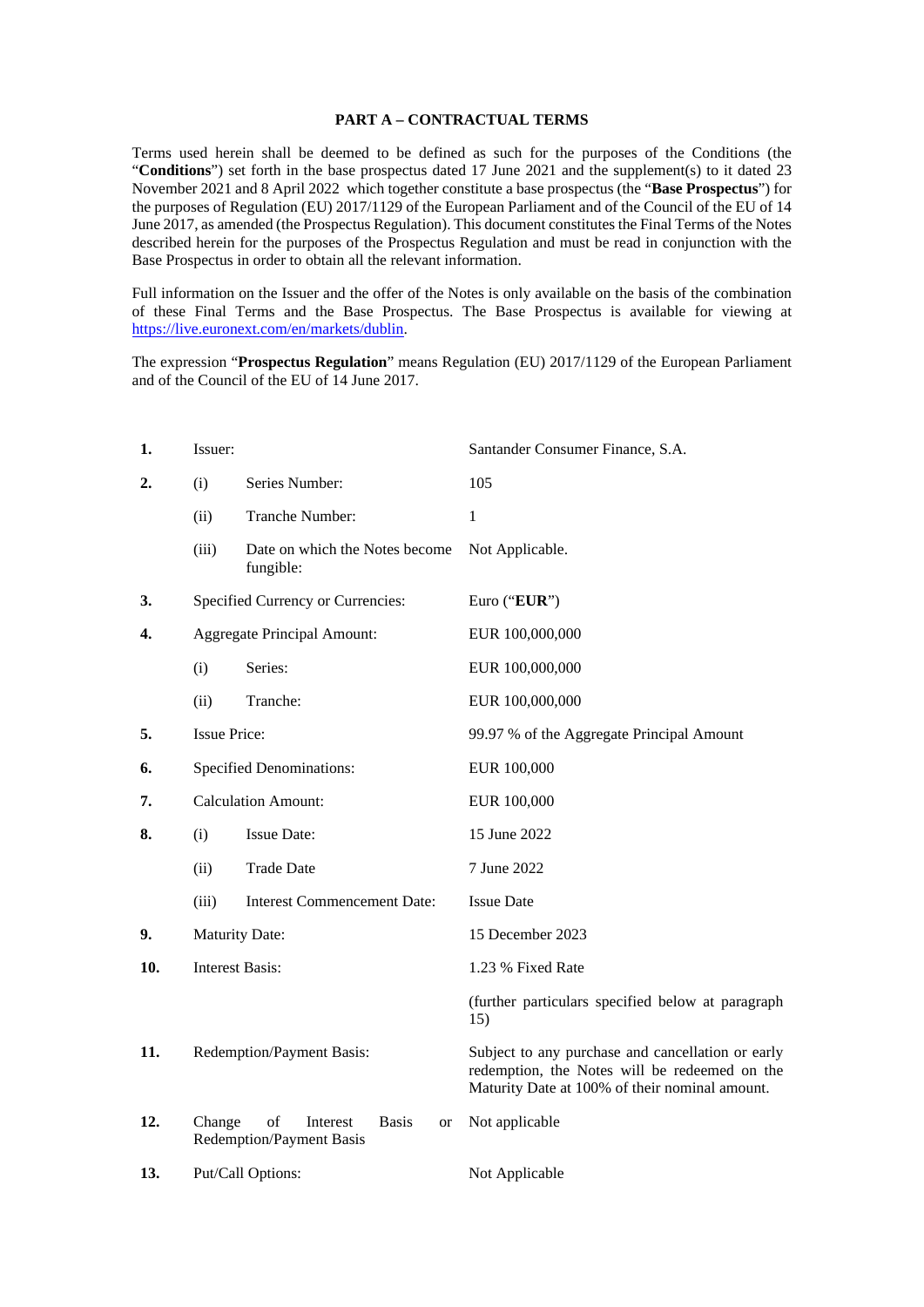| 14. | (i)                                             | Status of the Notes:                                                             | <b>Ordinary Senior Notes</b>                                                                                                                                                                                             |
|-----|-------------------------------------------------|----------------------------------------------------------------------------------|--------------------------------------------------------------------------------------------------------------------------------------------------------------------------------------------------------------------------|
|     | (ii)                                            | Date of approval for issuance of 19 May 2022 and 13 June 2022<br>Notes obtained: |                                                                                                                                                                                                                          |
|     |                                                 | PROVISIONS RELATING TO INTEREST (IF ANY) PAYABLE                                 |                                                                                                                                                                                                                          |
| 15. | <b>Fixed Rate Note Provisions</b>               |                                                                                  | Applicable                                                                                                                                                                                                               |
|     | (i)                                             | Rate(s) of Interest:                                                             | 1.23 % per annum payable annually in arrear                                                                                                                                                                              |
|     | (ii)                                            | Interest Payment Date(s):                                                        | 15 December in each year adjusted in accordance<br>with<br>Modified<br>Following<br><b>Business</b><br>DayConvention, commencing on 15 December<br>2022                                                                  |
|     | (iii)                                           | <b>Fixed Coupon Amount:</b>                                                      | <b>EUR</b><br>Instruments<br>1,230<br>per<br>of<br>Specified<br>Denomination except for a first short coupon of<br><b>EUR</b><br>Instrument<br>615<br>per<br>Specified<br>of<br>Denomination payable on 15 December 2022 |
|     | (iv)                                            | Day Count Fraction:                                                              | Actual/Actual (Unadjusted)                                                                                                                                                                                               |
|     |                                                 |                                                                                  |                                                                                                                                                                                                                          |
|     | (v)                                             | <b>Determination Dates:</b>                                                      | 15 December in each year                                                                                                                                                                                                 |
|     | (vi)                                            | Broken Amount(s):                                                                | Not Applicable                                                                                                                                                                                                           |
| 16. | Floating Rate and CMS-Linked Note<br>Provisions |                                                                                  | Not Applicable                                                                                                                                                                                                           |
| 17. | Zero Coupon Note Provisions                     |                                                                                  | Not Applicable                                                                                                                                                                                                           |
| 18. | <b>Reset Note Provisions</b>                    |                                                                                  | Not Applicable                                                                                                                                                                                                           |

# **PROVISIONS RELATING TO REDEMPTION**

| 19.                                               | Call Option and/or Regulatory Call:                                                                                                                        | Not applicable                                                |  |
|---------------------------------------------------|------------------------------------------------------------------------------------------------------------------------------------------------------------|---------------------------------------------------------------|--|
| <b>20.</b>                                        | Put Option                                                                                                                                                 | Not Applicable                                                |  |
| 21.                                               | Maturity Redemption Amount of each<br>Note:                                                                                                                | EUR 100,000 per Note of EUR 100,000 specified<br>denomination |  |
| 22.                                               | Early Redemption Amount (Tax), Early Redemption Amount (Capital Disqualification Event)<br>and Early Redemption Amount (TLAC/MREL Disqualification Event): |                                                               |  |
|                                                   | <b>TLAC/MREL Disqualification Event:</b>                                                                                                                   | Not Applicable                                                |  |
|                                                   | Early Redemption Amount(s) of each<br>Note payable on redemption for $(1)$<br>taxation reasons or (2) on event of default:                                 | EUR 100,000 per Note of EUR 100,000 specified<br>denomination |  |
| <b>GENERAL PROVISIONS APPLICABLE TO THE NOTES</b> |                                                                                                                                                            |                                                               |  |

| 23. | Form of Notes: |  | Temporary Global Note exchangeable for a        |  |
|-----|----------------|--|-------------------------------------------------|--|
|     |                |  | Permanent Global Note which is exchangeable for |  |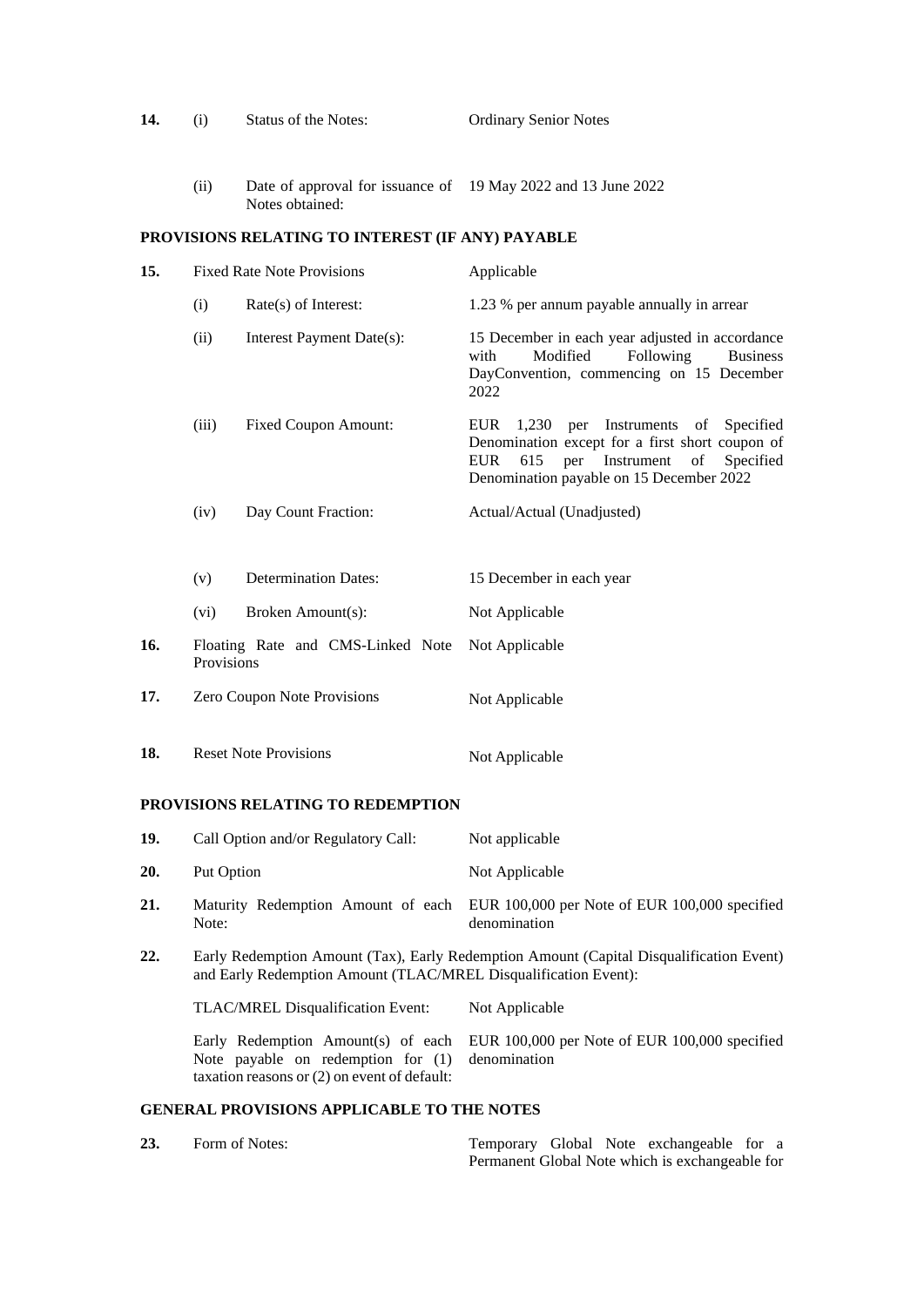Definitive Notes on the limited circumstances specified in the Permanent Global Note

| 24. | New Global Note:                                                                                            | Yes                       |
|-----|-------------------------------------------------------------------------------------------------------------|---------------------------|
| 25. | Talons for future Coupons to be attached<br>to Definitive Notes (and dates on which<br>such Talons mature): | N <sub>0</sub>            |
| 26. | <b>Business Day:</b>                                                                                        | TARGET2                   |
| 27. | <b>Relevant Financial Centre:</b>                                                                           | Not applicable            |
| 28. | <b>Relevant Financial Centre Day:</b>                                                                       | TARGET2                   |
| 29. | Details relating to Instalment Notes:                                                                       | Not applicable            |
| 30. | Commissioner:                                                                                               | Mr. Luis Coronel de Palma |
| 31. | Waiver of Set-off:                                                                                          | Not Applicable            |
| 32. | Substitution and Variation:                                                                                 | Not Applicable            |
| 33. | Governing law                                                                                               | Spanish law               |

The Issuer accepts responsibility for the information contained in these Final Terms.

Signed on behalf of **SANTANDER CONSUMER FINANCE, S.A.**

| <b>Authorised Signatory</b> |  |
|-----------------------------|--|

By: ......................................................................... *Authorised Signatory*

Date: 13 June 2022

Date: 13 June 2022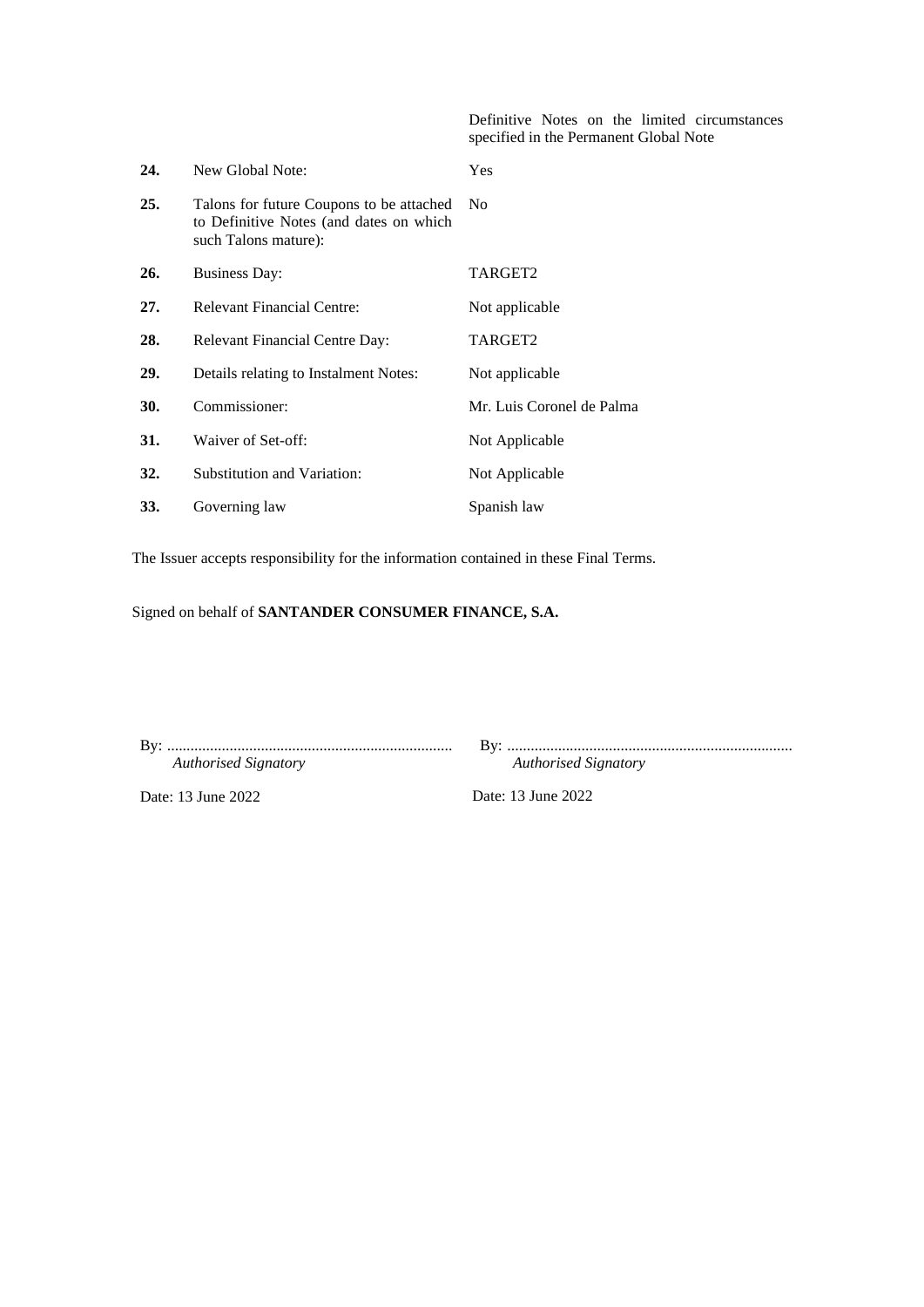### **PART B – OTHER INFORMATION**

### **1. LISTING AND ADMISSION TO TRADING**

| (1)   | Listing:                                                             | Application has been made by the Issuer (or on its<br>behalf) for the Notes to be admitted to listing on the<br><b>Official List of Euronext Dublin</b>                                         |
|-------|----------------------------------------------------------------------|-------------------------------------------------------------------------------------------------------------------------------------------------------------------------------------------------|
| (i)   | Admission to Trading:                                                | Application is expected to be made by the Issuer (or<br>on its behalf) for the Notes to be admitted to trading<br>on the Regulated Market of Euronext Dublin with<br>effect from the Issue Date |
| (iii) | Estimate<br>of total<br>expenses<br>related to admission to trading: | EUR 1.000                                                                                                                                                                                       |

## **2. RATINGS**

Ratings: Not Applicable

### **3. INTERESTS OF NATURAL AND LEGAL PERSONS INVOLVED IN THE ISSUE/OFFER**

Save for any fees payable to the Dealer, so far as the Issuer is aware, no person involved in the offer of the Notes has an interest material to the offer. The Dealer and their respective affiliates have engaged, and may in the future engage, in investment banking and/or commercial banking transactions with, and may perform other services for, the Issuer and its affiliates in the ordinary course of business.

### **4. Reasons for the offer and estimated net proceeds**

|    | Reasons for the offer:               | General financing requirements of the Consumer<br>Group |
|----|--------------------------------------|---------------------------------------------------------|
|    | Estimated net proceeds:              | EUR 99,955,000                                          |
| 5. | <b>Fixed Rate Notes only – YIELD</b> |                                                         |
|    | Indication of yield:                 | 1.25% per annum                                         |

## **6. OPERATIONAL INFORMATION**

| ISIN:                                                                                                                               | XS2491045071             |
|-------------------------------------------------------------------------------------------------------------------------------------|--------------------------|
| Common Code:                                                                                                                        | 249104507                |
| CUSIP number:                                                                                                                       | Not applicable           |
| WKN:                                                                                                                                | Not applicable           |
| Delivery:                                                                                                                           | Delivery against payment |
| Any Clearing System other than Euroclear Not Applicable<br>and Clearstream Banking S.A. and the<br>relevant identification numbers: |                          |
| $\mathbf{r}$<br>$\sim$ 11 $\sim$ 11, 1 $\sim$ 1 $\sim$ 1 $\sim$ 1 $\sim$ 1 $\sim$ 11                                                |                          |

Names and addresses of additional Paying Not Applicable Agent(s) (if any):

allow Eurosystem eligibility:

Intended to be held in a manner which would Yes. Note that the designation "**yes**" simply means that the Notes are intended upon issue to